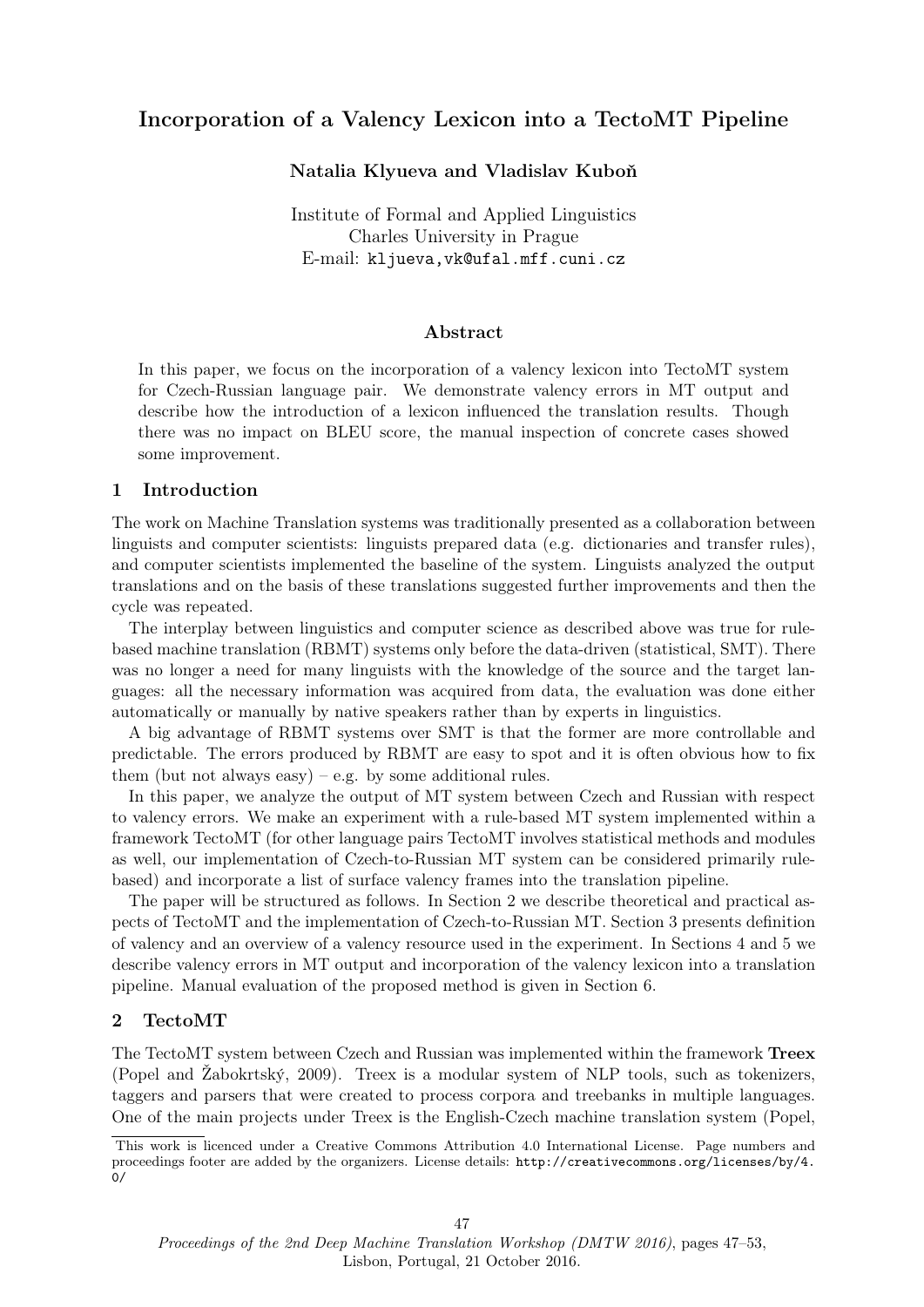2010). Modules of the system are easily reusable for other languages, so in order to build a Czech-Russian MT, a Czech analysis module that was already present in the system was used and the Russian synthesis module was created.

Translation scenario in TectoMT consists of a sequence of blocks which ensure the transformation between the four language layers: word, morphological, analytical (shallow syntactic) and tectogrammatical (deep syntactic) layers, plus a scenario for a transfer phase<sup>1</sup>. This division has its roots in the Functional Grammar Description theory – FGD (Sgall et al., 1986), but its implementation in Treex is slightly different from original FGD concepts.

Below, we will provide a description of layers how they are used in Treex/TectoMT.

- The Word and Morphological Layer. A sentence represented as a sequence of tokens. On the morphological layer, each token in the sequence is represented as a word form with a lemma and a tag assigned.
- The Analytical Layer. Syntactic annotation is presented in the form of a dependency tree, where each morphologically annotated token from the previous level becomes a node with an assigned analytical function (afun). Analytical function reflects the syntactic relation between a parent and a child node (e.g. Subject, predicate etc.) and is stored as an attribute of the child.
- The Tectogrammatical Layer. The annotation on the tectogrammatical layer (t-layer) goes deeper towards the level of meaning. Function words (prepositions, auxiliary verbs etc.) are removed from the corresponding analytical tree; they are stored as attributes of autosemantic words, leaving only content words as the nodes on the t-layer.

Initially, the baseline system was established with a minimum number of rules handling the most obvious differences between the languages, such as copula drop or negation particle handling. The BLEU score (Papineni et al., 2002) of the baseline experiment was poor  $-4.44\%$ . We attribute such a low score mainly to the automatically generated dictionary, but also some errors might be introduced by the tagger, the parser and the module of word forms generation.

We included some blocks to fix certain linguistic phenomena: list of prepositions and verbs plus their formemes, copula drop, modal verbs, fixing year construction in Russian and some other minor fixes. The improvement of specific issues in terms of BLEU was very little, but the analysis always showed some improvement in an issue that we aimed for. After applying all those blocks and enlarging the dictionary, the BLEU score reached 9.38%. We manually explored an MT output, and here we describe one concrete type of MT errors that concerns valency.

### 3 Valency

The notion of valency itself is not very straightforward and can be understood differently by different researchers. Traditionally, in general linguistics, it is used to indicate that the verb requires some number of complements of a certain semantic type. Here, we will refer to valency with respect to its surface realization – morphemic endings of nouns or preposition required by a verb. So, under the notion 'valency frames' we will understand mainly surface forms of frame elements. In this experiment we focus only on verbal valency though we admit that with nominal valency we face similar challenges as with verbal.

Czech and Russian are related languages, and on the first sight there are not many distinctions in valency. In order to prove this statistically, we computed the number of different valency frames in the two languages. To extract valency frames, we exploit the MT dictionary Ruslan that was created for the experiments in MT between Czech and Russian in 1980s, (Hajic, 1987), (Oliva., 1989).

In the dictionary, verbs were assigned with their valency frames in Czech and the corresponding frames in Russian with the specification of a semantic class of all verb complements. Example

<sup>&</sup>lt;sup>1</sup>For the transfer we used an automatically extracted Czech-Russian dictionary.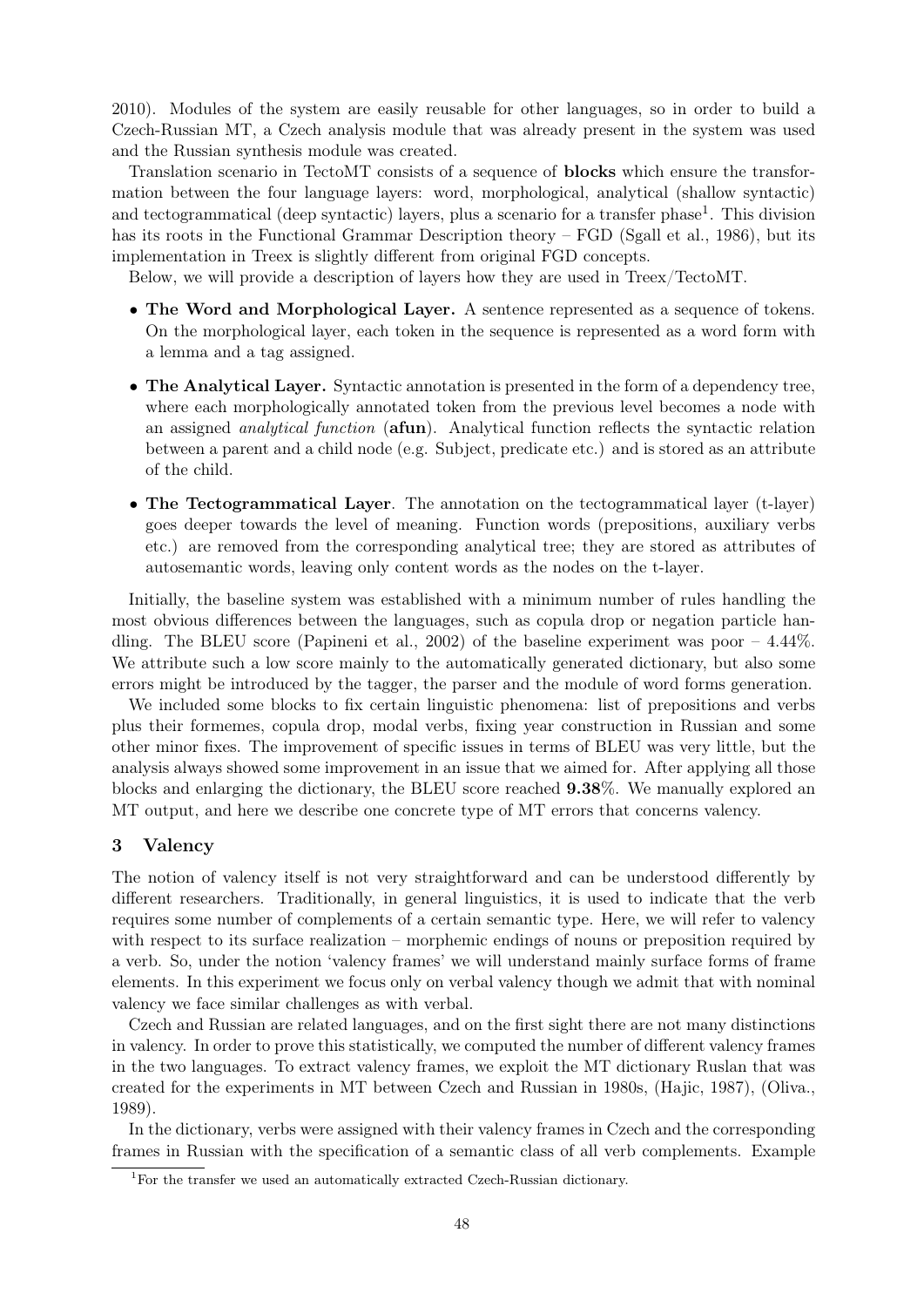1 demonstrates an entry from Ruslan dictionary for the verb  $vystačit$  – 'to be enough', the explanatory notes are given further:

(1) VYSTAC3== $R(5, PRP, ?(N(D), S(I, G)), 39, CHVATIT6)$ :

- VYSTAC3 presents a stem of the verb vystačit 'be enough',
- $R$  denotes a root of a tree,
- $-5$  is a symbol for a verb and PRP is a conjugation pattern of the Czech verb,
- $N(D), S(I, G)$  is a valency frame that we will further describe in detail,
- $-39$  is a Russian declination pattern,
- CHVATIT6 is the Russian translation of a lexeme, coded in Latin

We transformed the entry from the original Ruslan format: lowercased the entries, transferred Ruslan encoding of letters with diacritics (coded in numbers) into common letters, converted Latin into Cyrillic letters for a Russian word. Then we selected the verbs and substituted the verb stem and the morphological information coded in special symbols with an appropriate verb ending. Out of the 2080 verbal dictionary entries from Ruslan we have analyzed 1856 unique verbs. We have divided verbs on the basis whether a verb requires the prepositional case or the non-prepositional one.

Czech and Russian non-prepositional valency slots have usually identical cases, 68 verbs (3.6%) out of all the lexicon have some discrepancy in the frame (e.g.,  $(cz)$ ) when  $\zeta$  is  $\zeta$  =  $\zeta$  (ru) избегать + Gen – to avoid). As for the prepositional cases, 104 (5.6 %) of verbs have different surface frames containing prepositions (e.g., (cz)doufat v + Acc -> (ru)надеяться на + Acc – to believe in).

The main result of this transformation is a small bilingual lexicon and that is included into a TectoMT translation scenario.

#### 4 Valency errors in MT

We found valency errors to be crucial in MT output: verb and its complements form a core of a sentence, so the mistakes in the surface form of the complements can considerably lower the quality of a sentence. The reasons for errors in valency are twofold. The most evident case is when Russian and Czech valency have some discrepancies, and the Czech structure is used in a Russian output.

In the following example, a Czech verb 'to influence' is governed by a noun in the Accusative case, and the system translated a respective noun with the Accusative case as well. However, the surface realization of the argument is different in Russian – the Russian verb requires a prepositional phrase, so the two RBMT produced an error because neither had a rule covering this discrepancy:

(2)

- (src) ovlivnit influence results-Acc.Pl elections-Gen  $v$ úsledku voleb 'To influence results of the elections'
- (ref) повлиять **на** результаты выборов influence on results-Acc.Pl elections-Gen 'To influence results of the elections'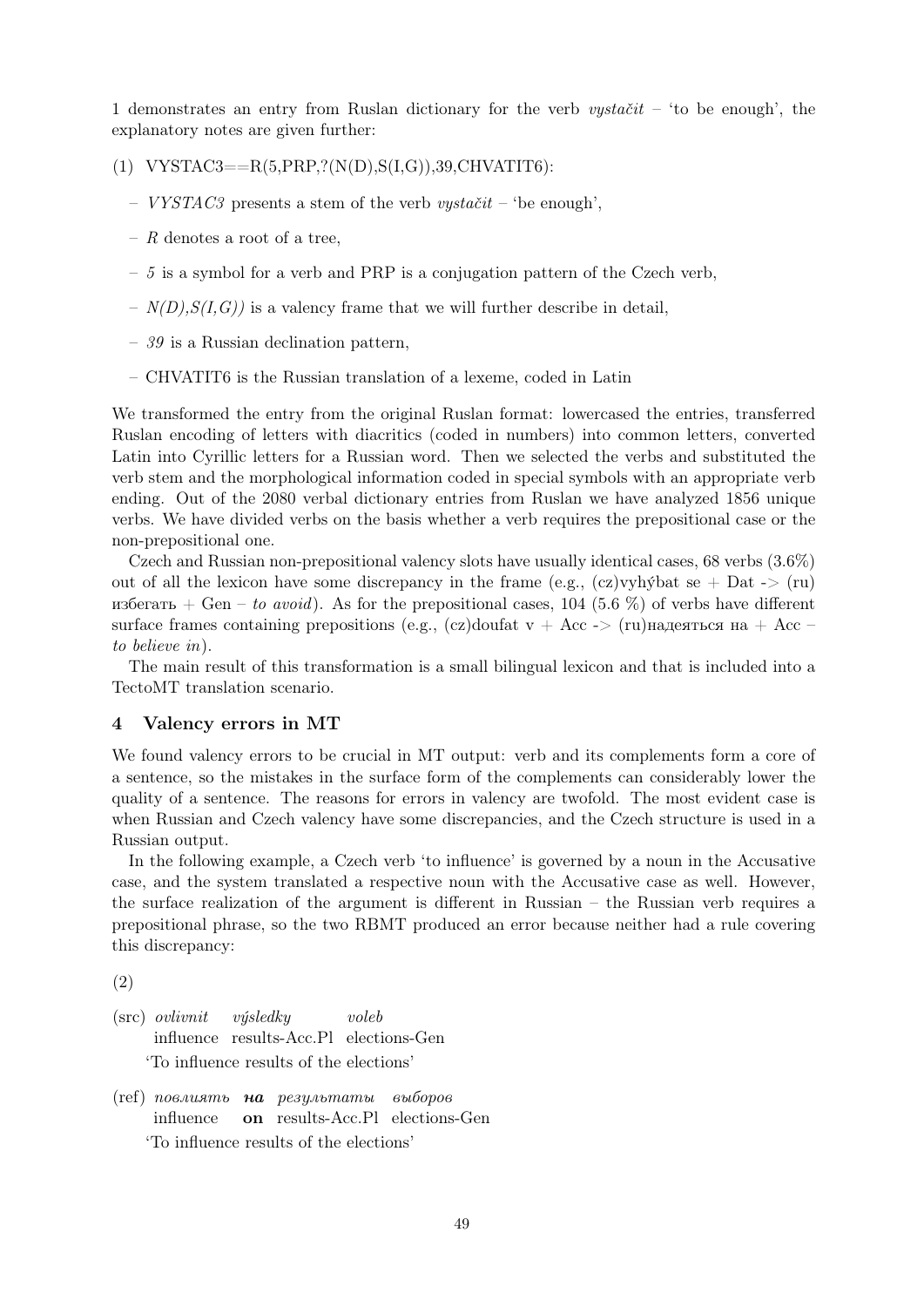(tmt) \*повлиять результаты influence results-Acc.Pl elections-Gen выборов \*'To influence results elections'

RBMT errors in valency are only partially related to some discrepancy in Czech and Russian. The system also make errors in cases when the valency structure of a verb in Czech and Russian was similar, like in the example below:

(3)

- (src) demokratičtí kritici hovoří o democratic critics speak about prejudice-Gen.Sg laws-Gen.Pl  $p\check{r}edpojatosti$  $zákonů$ 'democratic critics speak about prejudice of law'
- (tmt) Демократические критики говорят democratic critics speak о about prejudice-Acc.Sg laws-Gen.Pl предубеждение законов \*'democratic critics speak about prejudice of law'

Those errors might be the result of an improper analysis of the source phrase or some error in the transfer or generation phases. The errors that originate from the differences between the frames in the two languages can be fixed by introducing the valency lexicon.

# 5 Exploiting valency information from Ruslan dictionary in machine translation

We have exploited the entries from the Ruslan lexicon described above within the TectoMT system to see if there is some improvement in the translation. In order to integrate the dictionary into the system, we have transformed the entries into the special format verb+formeme  $^2$ . Formemes (Dušek et al., 2012) are morphosyntactic properties of the node which were created especially for the TectoMT, they contain surface valency information:

### (4) narazit n:na+4 => столкнуться n:c+7 – to run into smb

The list of formemes was incorporated into a system in the form of a block – FixValency.pm.<sup>3</sup> We evaluated the performance on the WMT test set (3000 sentences). We measured the BLEU score and manually checked the differences in the two outputs - before and after the new block was introduced. After implementing this block, some sentences with troublemaking verbs (verbs with different surface valency) were translated with a proper surface form. In examples below, (1TMT) is a test translation before applying the rules and (2TMT) after applying the rules.

In the following example, a Czech verb *využívat* – 'use' governs a complement in the Dative case, and in the baseline (1TMT) system, the complement received the same formeme as a default. However, in Russian the Accusative case should be used instead. This discrepancy was covered by the Ruslan entry (využívat + Dat -> использовать + Acc)<sup>4</sup> in the improved system  $(2TMT)$ .

(5)

(SRC) využívali obrovských amerických used-3Pl huge-Gen american-Gen contracts-Gen  $zak\acute{a}zek$ 

' they made use of huge American contracts'

<sup>&</sup>lt;sup>2</sup>In formemes, and according to the Czech tradition, cases are indicated as numbers, e.g. 4 is Accusative, 7 is Instrumental.

 $^3$ https://github.com/ufal/treex/blob/master/lib/Treex/Block/T2T/CS2RU/FixValency.pm.

<sup>&</sup>lt;sup>4</sup> využívat n:2 => использовать n:4 in the block FixValency.pm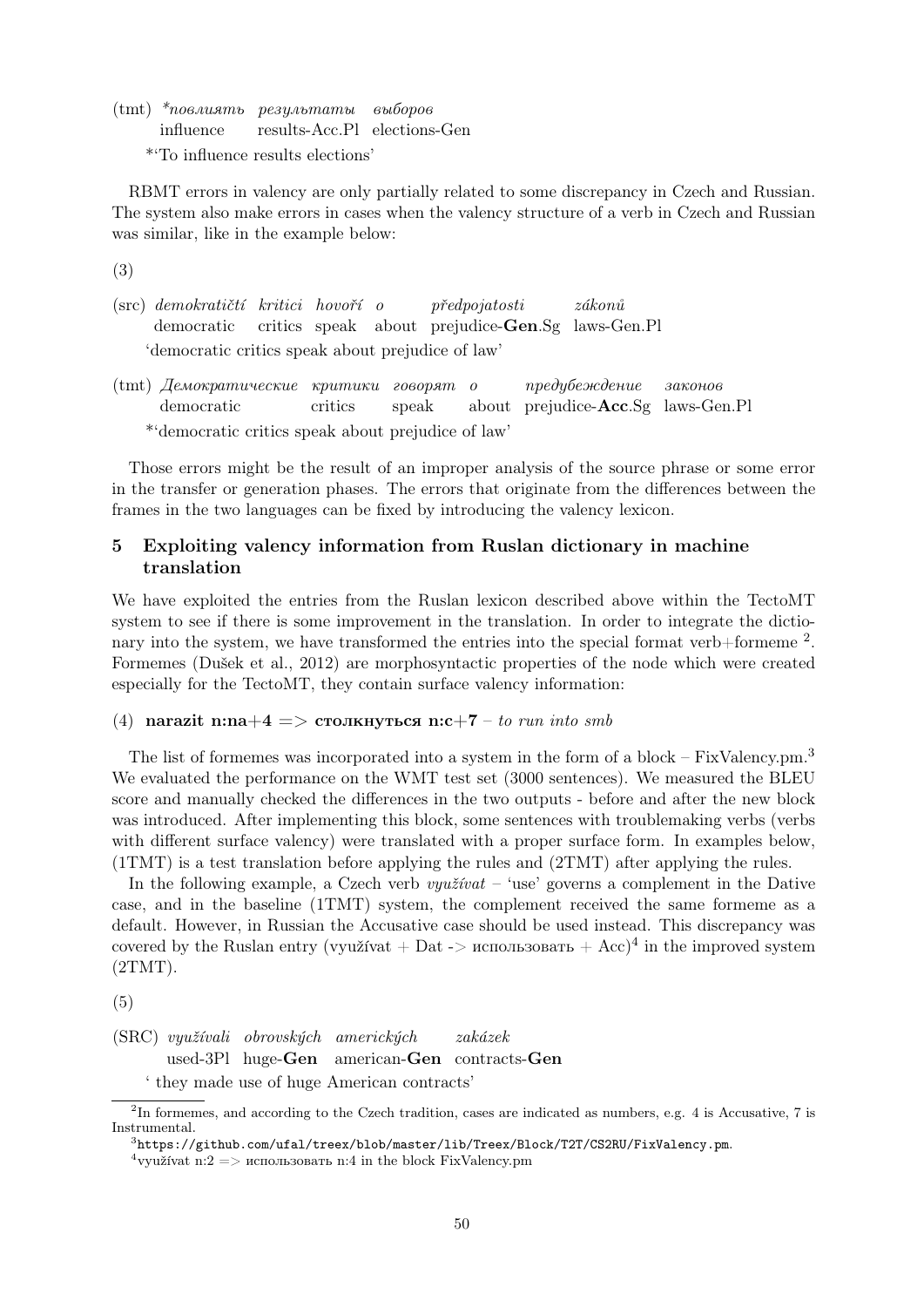- (1TMT) \*они использовали огромных американских заказов \*they used huge-Gen american-Gen contracts-Gen ' they made use of huge American contracts'
- (2TMT) они использовали огромные американские заказы they used huge-Acc american-Acc contracts-Acc ' they made use of huge American contracts'

However, there were cases when this rule worsened the translation. In Example 6, the prepositional complement was translated properly by (1TMT) because a rule for the preposition transfer from another module<sup>5</sup> was applied (n:pro+4 -> n:для+2 – n:for+Acc -> n:for+Gen). In the version with the lexicon, this rule was overridden by the rule from a new FixValency.pm module ( "připravit n:pro+4"  $\Rightarrow$  "готовить n:про+4"). The latter verb-formeme Russian equivalent is a mistake in the Ruslan lexicon.<sup>6</sup>

(6)

- (SRC) v kuchyni se in kitchen refl for guests-Acc prepare pro hosty připravuje čaj. tea 'In the kitchen the tea for the guests is preparing'
- (1TMT) В кухне in kitchen for guests для гостей готовится чай. prepare-refl tea 'In the kitchen the tea for the guests-Gen is preparing'
- (2TMT) \*В кухне \*in kitchen for guests prepare-refl tea про гости готовится чай. 'In the kitchen the tea about the guests-Acc is preparing'

In some sentences, both translations were incorrect due to various reasons. In Example 7, the light verb phrase nabyvá účinnosti(Gen) vs. вступит в силу (в + Acc) – 'takes effect' is different in Czech and Russian; it should have been translated with another verb and another noun. The rule has no effect in this case, as the translation is wrong all the same.

(7)

- (SRC) zákon nabývá účinnosti 6 prosince law gains effect 6 December 'The law takes effect on 6 December'
- (1TMT) закон приобретать эффективности 6 декабря law \*gains \*effect-Gen 6 December 'The law gains effect on 6 December'
- (2TMT) закон law \*приобретать \*эффективность \*gains \*effect-Acc 6 декабря 6 December 'The law takes effect on December 6'

The above examples show that using the valency resource helps in some cases and harms in some others. Also, there was no significant influence on the BLEU score: 9.40% without and 9.37% with the module FixValency.pm.

 $^5$ https://github.com/ufal/treex/blob/master/lib/Treex/Block/T2T/CS2RU/RuleBasedFormemes.pm

<sup>&</sup>lt;sup>6</sup>As the dictionary was compiled by non-native Russian speakers, there are a few errors in the lexicon and this one illustrates how people automatically assign a surface frame from their native Czech language to the verb in Russian.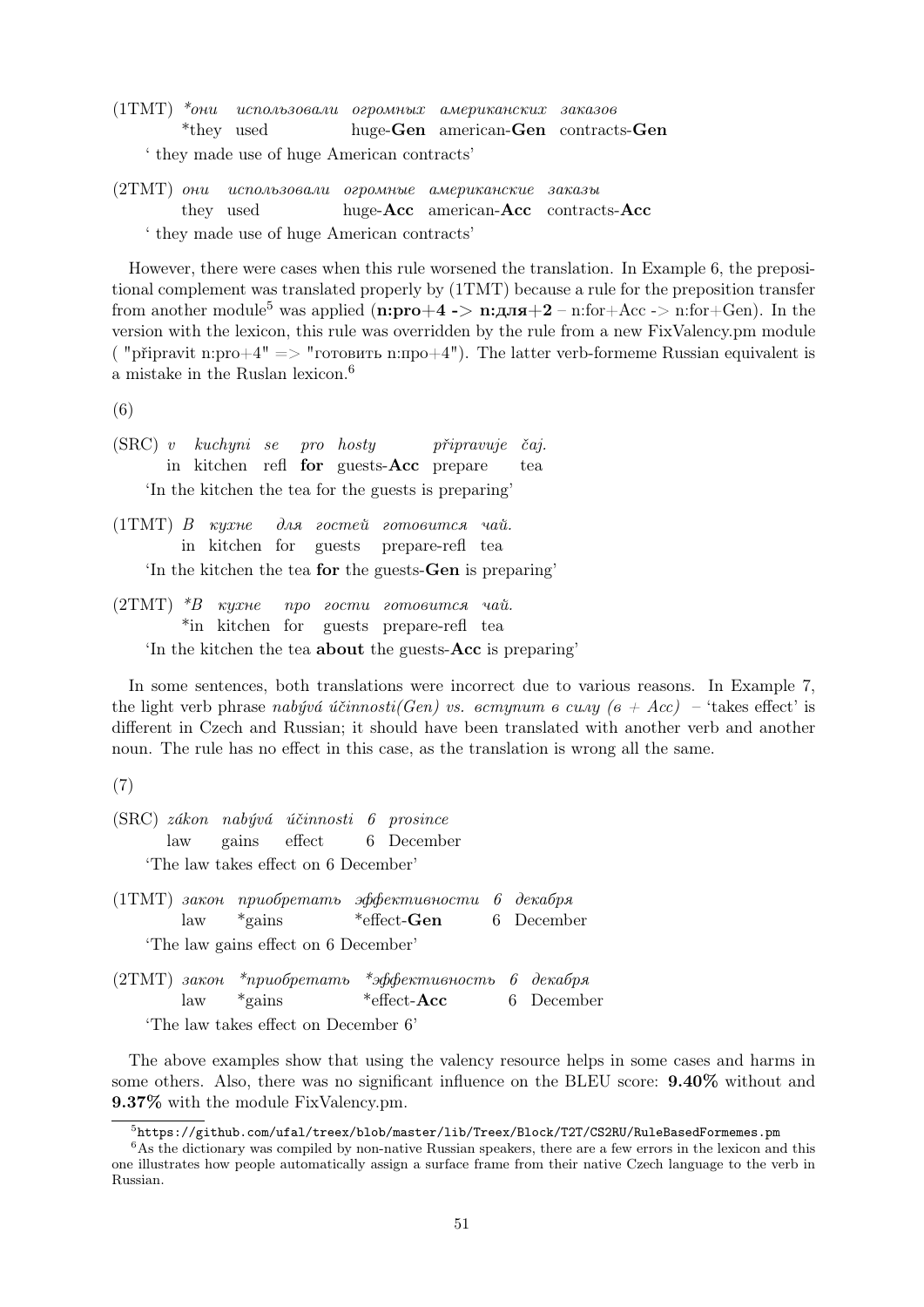## 6 Manual evaluation

For such a small experiment, the BLEU score can not necessarily indicate if this valency module helped or not – we evaluated the experiment only on the reference translations with one example. We evaluated manually the cases where a valency frame was changed according to the lexicon. It was impossible to count the exact number of cases when the pattern from the lexicon was applied because mostly the valency pattern stayed the same.

We have marked a list of changes between the (1TMT) and (2TMT) outputs indicating whether the introduction of a new rule:

- lead to some improvement like in Example 5
- worsened the translation like in Example 6
- did not have any effect as both variants were incorrect Example 7

| Effect    | number of differences Percentage |          |
|-----------|----------------------------------|----------|
| improved  | 28                               | 58.3 $%$ |
| worsened  | 3                                | $6.2\%$  |
| no effect | 17                               | 35.4%    |
| Total     | 18                               | $100\%$  |

Table 1: Manual evaluation of changes after adding FixValency.pm

From the table we can see that in the majority of cases the verbal valency is improved, or it has no effect on the translation which is wrong this way or that. However, such a little fix did not bring any sufficient gain or loss when considering the automatic evaluation metric BLEU.

## 7 Conclusion

We described the experiment with introducing valency information into an MT system between Czech and Russian. The BLEU score showed no improvement, but the manual evaluation revealed the cases where the valency errors were fixed.

Our initial assumption that errors in valency would occur only when there is some discrepancy in Czech and Russian valency structures turned out to be false. Many words were marked as a valency error even though the Czech and Russian verbs had the same frame with the same morphological cases. This may be due to the low performance of analysis or synthesis modules of the system, when the wrong case/preposition can be used even if the valency patterns for Czech and Russian are identical. So it is crucial to improve other 'core' modules of the system to insure the proper integration of the lexicon into the translation pipeline.

### 8 Acknowledgment

This work has been supported by the grants FP7-ICT-2013-10-610516 (QTLeap) and LIN-DAT/CLARIN project No. LM2015071 of the Ministry of Education, Youth and Sports of the Czech Republic.

# References

- Ondřej Dušek, Zdeněk Žabokrtský, Martin Popel, Martin Majliš, Michal Novák, and David Mareček. 2012. Formemes in English-Czech Deep Syntactic MT. In Proceedings of the Seventh Workshop on Statistical Machine Translation, pages 267–274, Montréal, Canada. Association for Computational Linguistics.
- Jan Hajic. 1987. RUSLAN: An MT System Between Closely Related Languages. In Proceedings of the Third Conference on European Chapter of the Association for Computational Linguistics, EACL '87, pages 113–117, Stroudsburg, PA, USA. Association for Computational Linguistics.